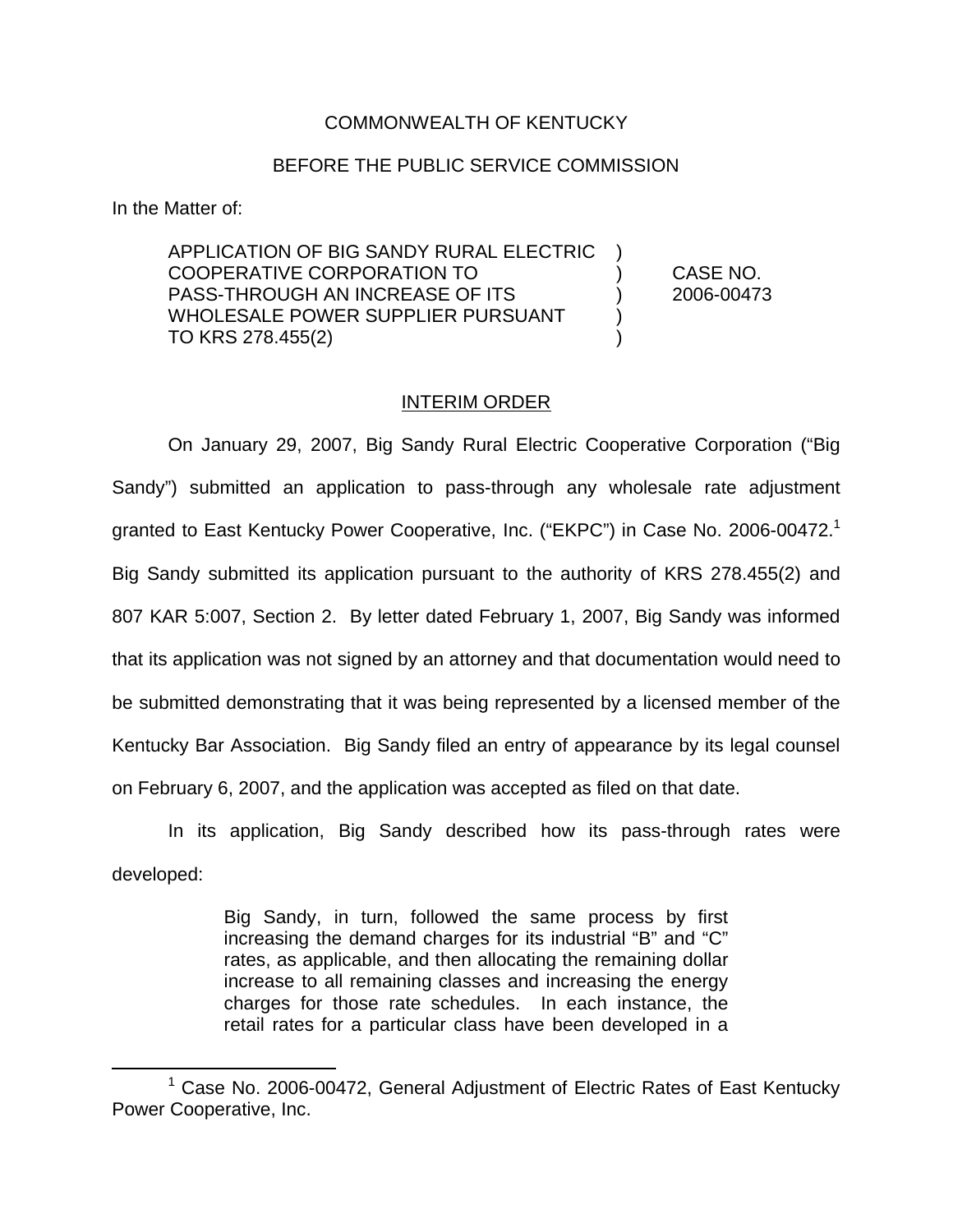manner that is consistent with the method proposed by EKPC. The proposed rate design structure at retail does not change the rate design currently in effect and is consistent with the rate design methodology used at wholesale. $<sup>2</sup>$ </sup>

In support of its proposed pass-through methodology, Big Sandy stated that each Member System must recover the dollar increase from the new wholesale rates and that it is important to implement retail rates that mirror the change at wholesale, while still complying with the proportionality and rate design requirements. $3$  It further states that EKPC and the Member Systems understand that a "pure" proportional increase at retail would result in increases to customer, demand, and energy charges, but it does not agree that strict adherence to the existing proportion of revenue at retail by these components is reasonable. In support of this position it stated, for example, that EKPC and the Member Systems cannot justify a change to the customer charge as EKPC's proposed wholesale rate increase has no relationship to customer cost because EKPC has not proposed an increase in its substation or metering point charge.<sup>4</sup>

Big Sandy argues that KRS 278.455(2) explicitly recognizes "proportional" allocation without stating a specific method and, that it is reasonable for it to maintain the rate design relationship from wholesale to retail that has existed for a number of years.

Big Sandy also provided comparative analyses of its present and proposed revenues that reflected the percentage that each rate schedule or class represented of

<sup>&</sup>lt;sup>2</sup> Application at 2.

<sup>&</sup>lt;sup>3</sup> Response to the Commission Staff's First Data Request dated March 12, 2007, Item 2(b).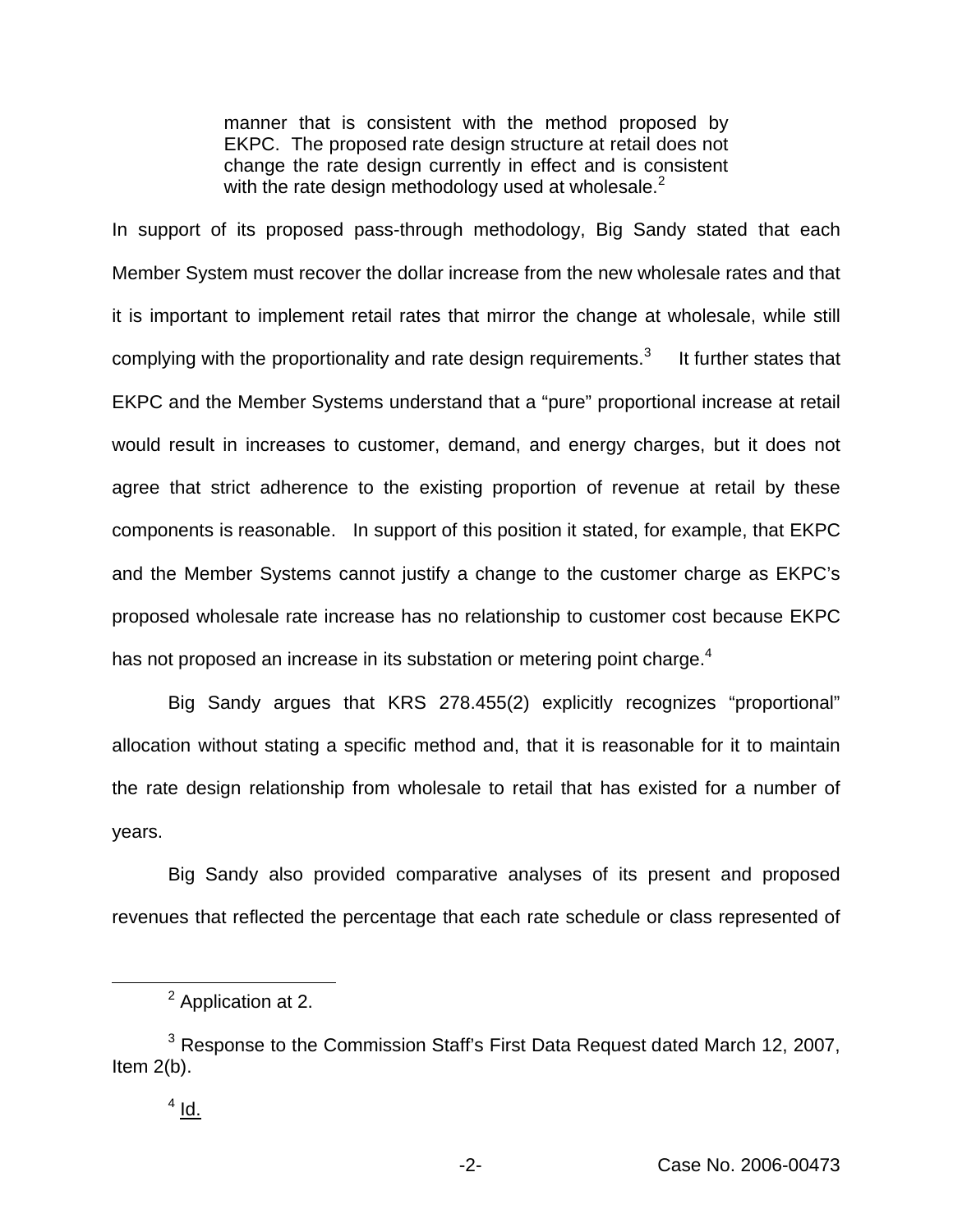the total revenues and that reflected the percentage that each component of the base rates within each rate schedule or class represented of the total base rate revenues.<sup>5</sup>

KRS 278.455(2) provides that a distribution cooperative may change its rates to reflect a change in the rate of its wholesale supplier if the effects of an increase or decrease are allocated to each class and within each tariff on a proportional basis that will result in no change in the rate design currently in effect. Further, 807 KAR 5:007, Section 2(2), provides that the distribution cooperative shall file an analysis demonstrating that the rate change does not alter the rate design currently in effect and the revenue change has been allocated to each class and within each tariff on a proportional basis.

The Commission has reviewed the approach proposed by Big Sandy to passthrough any increases in the wholesale rates from EKPC and to allocate any increases to its retail rates. Based upon this review, the Commission finds that Big Sandy's approach does not comply with the provisions of KRS 278.455(2) and 807 KAR 5:007, Section 2(2), and therefore it should be rejected. Both the statute and administrative regulation are quite clear that the allocation of the wholesale rate increase must not change the retail rate design currently in effect and that the wholesale rate increase must be allocated to each retail class and within each retail tariff on a proportional basis. There is no provision in either KRS 278.455 or 807 KAR 5:007 requiring that there be a correlation between the proposed wholesale rate design and the proposed retail rate design. Moreover, there is no provision or requirement that the process utilized to develop the wholesale rates must be followed or duplicated in the retail rates.

 $<sup>5</sup>$  ld., Item 3(a).</sup>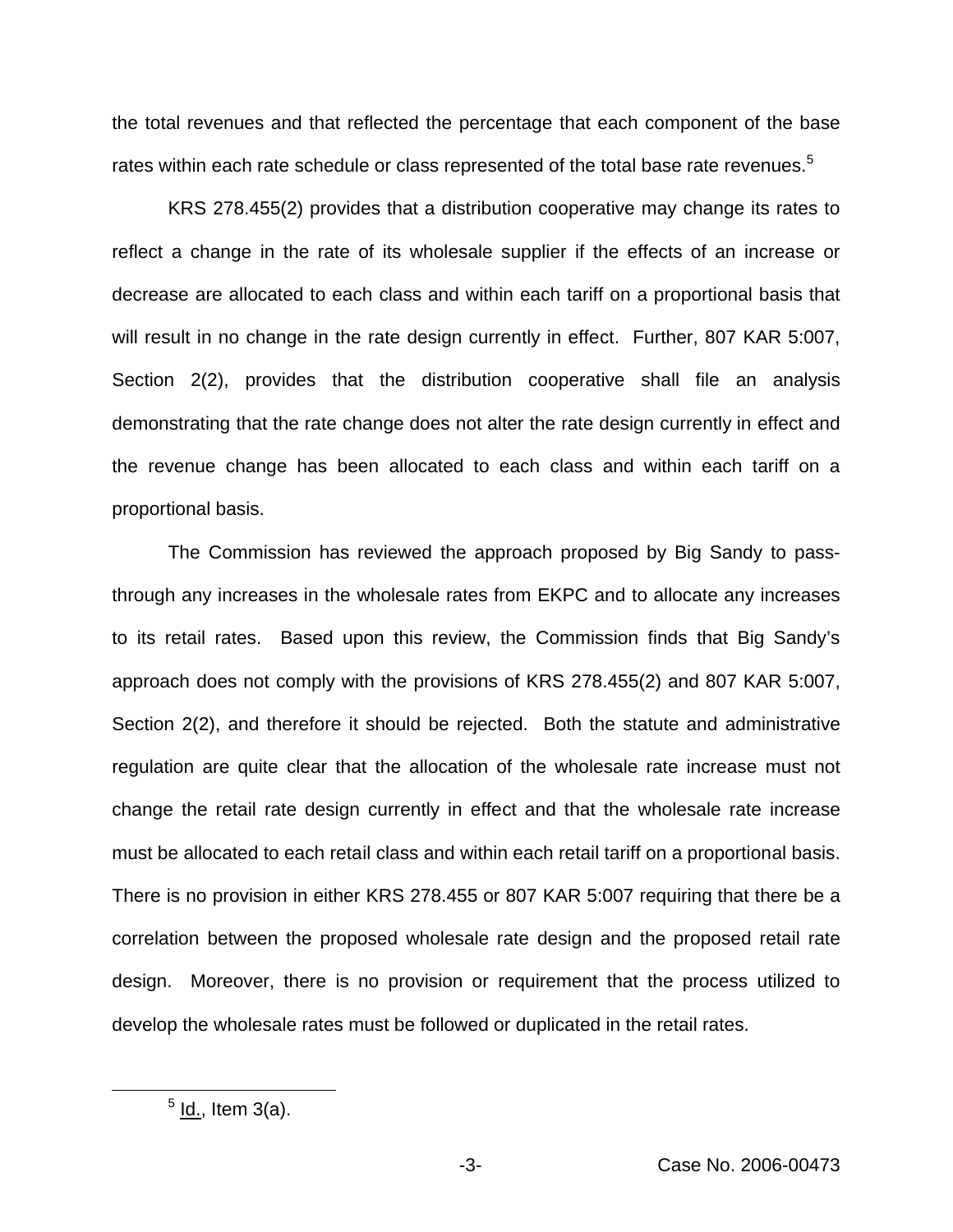What is required is an allocation of the wholesale rate increase to the retail rates, on a proportional basis to each retail class and within each retail tariff, in a manner that does not change the existing distribution cooperative rate design. Contrary to the arguments of Big Sandy and EKPC, the Commission finds that the statute and administrative regulation require the distribution cooperative to follow a "strict adherence" to the existing proportion of revenues at retail, by rate mechanism component. Big Sandy and EKPC have offered no evidence supporting their contention that the pass-through at retail must follow the proposed wholesale rate design process in a proportional manner.

The Commission today has issued an Order in Case No. 2006-00472 authorizing an interim \$19.0 million annualized increase in EKPC's wholesale rates, subject to refund, which becomes effective for service rendered on and after April 1, 2007. Big Sandy's share of this interim increase is \$442,505. A post-hearing data response filed by EKPC in Case No. 2006-00472 on March 27, 2007<sup>6</sup> included the determination of Big Sandy's rates reflecting the \$442,505 interim increase. However, those rates were developed using the same approach Big Sandy submitted with its application. As the Commission has found that approach should be rejected, the rates submitted for Big Sandy on March 27, 2007 should also be rejected. Under the provisions of KRS 278.455(2), the change in Big Sandy's retail rates to reflect this increase must become effective for service rendered on and after April 1, 2007.

<sup>&</sup>lt;sup>6</sup> Case No. 2006-00472, Responses to Commission Staff's Data Request at Hearing on March 22, 2007, Item 2(b), Case No. 2006-00473, Attachments 1 and 2.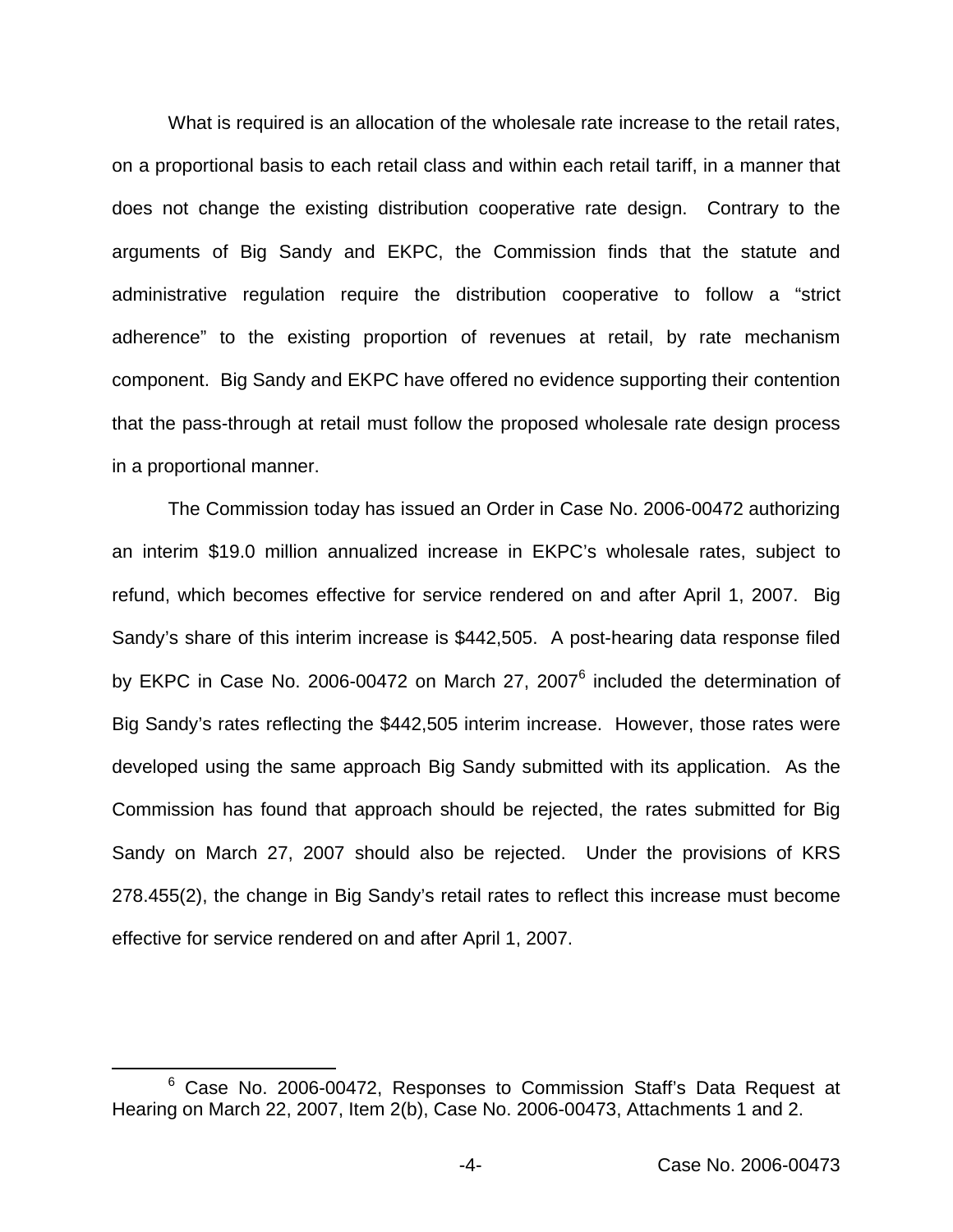IT IS THEREFORE ORDERED that:

1. The approach proposed by Big Sandy to allocate its portion of any increase in the wholesale rates authorized in Case No. 2006-00472 is rejected.

2. The proposed rates submitted with Big Sandy's application and the revised rates provided in a post-hearing data response in Case No. 2006-00472 are not consistent with the provisions of KRS 278.455 and 807 KAR 5:007 and are denied.

3. Big Sandy shall develop retail rates that allocate the \$442,505 interim increase in wholesale rates authorized for EKPC on a proportional basis consistent with the requirements of KRS 278.455(2) and 807 KAR 5:007, Section 2(2).

4. Big Sandy shall file these new interim retail rates with the Commission within 10 days of the date of this Order.

5. Big Sandy shall submit within 10 days of the date of this Order analyses which demonstrate the interim increase has been allocated on a proportional basis to each class and within each tariff, in a manner that does not change Big Sandy's existing rate design. The analyses shall follow the format required in the Commission Staff's First Data Request dated March 12, 2007, Item 3(a)(1) and 3(a)(2). The analyses are to be provided in both hard copy and electronic Excel formats. The electronic analyses shall be provided on either CD-ROM or diskette with all formulas intact.

6. The increase in interim rates approved herein is subject to refund and shall become effective for service rendered on and after April 1, 2007.

7. Big Sandy shall maintain its records in such a manner as will enable it, the Commission or its customers, to determine the amounts to be refunded and to whom they are due in the event that the rates approved herein are required to be refunded.

-5- Case No. 2006-00473